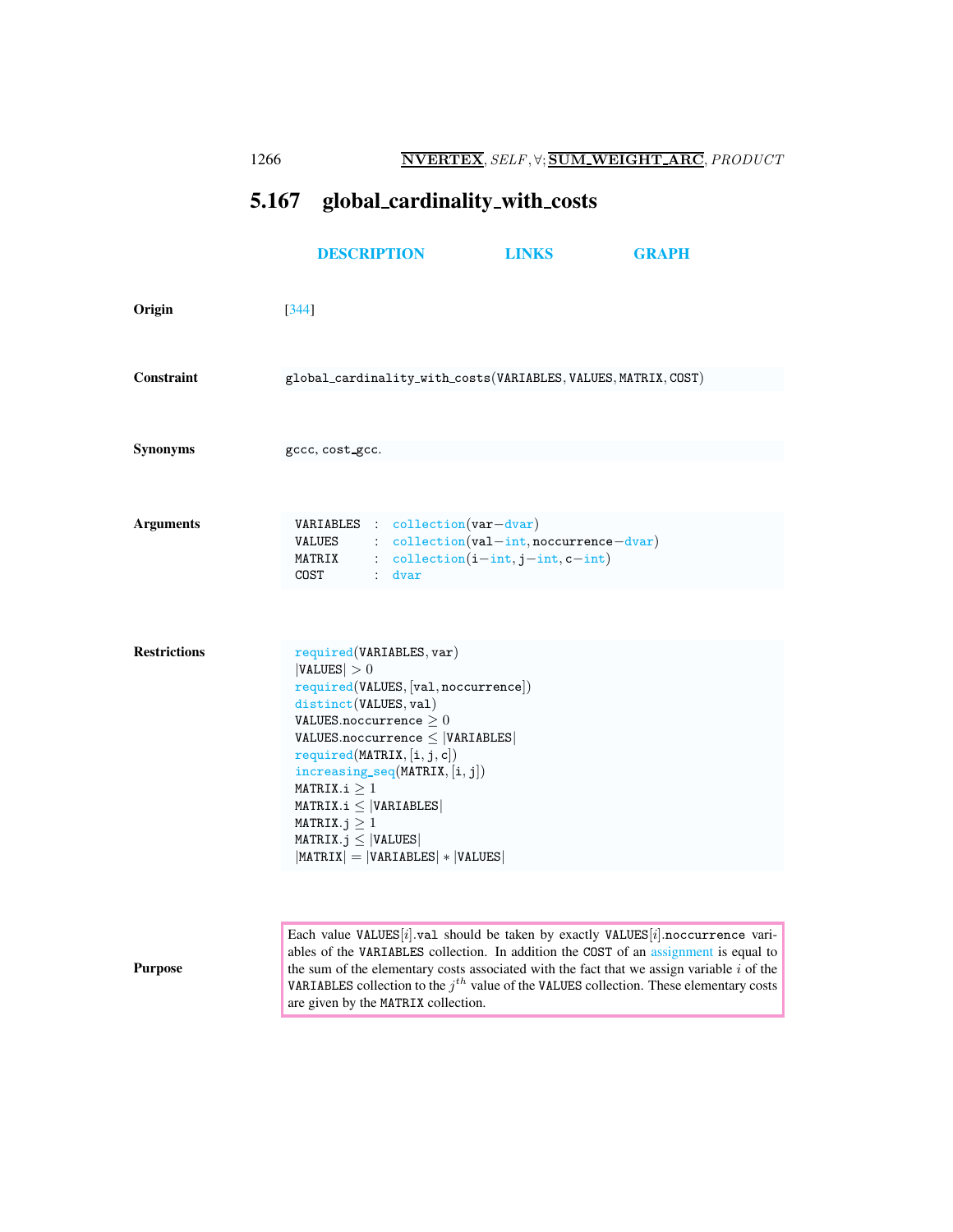<sup>20030820</sup> 1267

| <b>Example</b>       | $\langle 3,3,3,6\rangle$ ,<br>$\left\{\n\begin{array}{c}\n\langle 3,3,3,6\rangle,\\ \sqrt{val-3} & \text{nocurrence } -3,\\ \sqrt{val-5} & \text{nocurrence } -0,\\ \text{val } -6 & \text{nocurrence } -1\n\end{array}\n\right\},\n\left\{\n\begin{array}{c}\n\text{val } -5 & \text{nocurrence } -1,\\ \text{i } -1 & \text{j } -1 & \text{c } -4,\\ \text{i } -1 & \text{j } -2 & \text{c } -1,\\ \text{i } -1 & \text{j } -3 & \text{c } -7,\\ \text{i } -2 & \text{j } -1 & \text{c } -1$<br>$i-4$ $j-3$ $c-6$                                                                                                                                       |
|----------------------|-----------------------------------------------------------------------------------------------------------------------------------------------------------------------------------------------------------------------------------------------------------------------------------------------------------------------------------------------------------------------------------------------------------------------------------------------------------------------------------------------------------------------------------------------------------------------------------------------------------------------------------------------------------|
|                      | The global_cardinality_with_costs constraint holds since:<br>• Values 3, 5 and 6 respectively occur 3, 0 and 1 times within the collection $\langle 3, 3, 3, 6 \rangle$ .<br>• The COST argument corresponds to the sum of the costs respectively associated with<br>the first, second, third and fourth items of $(3,3,3,6)$ , namely 4, 1, 3 and 6.                                                                                                                                                                                                                                                                                                     |
| <b>All solutions</b> | Figure 5.358 gives all solutions to the following non ground instance of the<br>global_cardinality_with_costs constraint:<br>$V_1 \in [3, 4], V_2 \in [2, 3], V_3 \in [1, 2], V_4 \in [2, 4], V_5 \in [2, 3], V_6 \in [1, 2],$<br>$O_1 \in [1, 1], O_2 \in [2, 3], O_3 \in [0, 1], O_4 \in [2, 3],$<br>$C \in [0, 16],$<br>global_cardinality_with_costs( $\langle V_1, V_2, V_3, V_4, V_5, V_6 \rangle$ ,<br>$\langle 1 O_1, 2 O_2, 3 O_3, 4 O_4 \rangle,$<br>$\langle 1\ 1\ 5,\ 1\ 2\ 0,\ 1\ 3\ 1,\ 1\ 4\ 1,$<br>2 1 2, 2 2 7, 2 3 0, 2 4 2,<br>3 1 3, 3 2 3, 3 3 6, 3 4 6,<br>414, 423, 430, 440,<br>512, 520, 536, 543,<br>$615, 624, 635, 644$ , C). |
| <b>Typical</b>       | VARIABLES  > 1<br>range(VARIABLES.var) > 1<br> VALUES  > 1<br>range(VALUES.noccurrence) > 1<br>range(MATRIX.c) > 1<br> VARIABLES  >  VALUES                                                                                                                                                                                                                                                                                                                                                                                                                                                                                                               |
|                      |                                                                                                                                                                                                                                                                                                                                                                                                                                                                                                                                                                                                                                                           |
| Arg. properties      | • Functional dependency: VALUES.noccurrence determined by VARIABLES.<br>• Functional dependency: COST determined by VARIABLES, VALUES and MATRIX.                                                                                                                                                                                                                                                                                                                                                                                                                                                                                                         |
| <b>Usage</b>         | A classical utilisation of the global_cardinality_with_costs constraint corresponds<br>to the following assignment problem. We have a set of persons $P$ as well as a set of jobs                                                                                                                                                                                                                                                                                                                                                                                                                                                                         |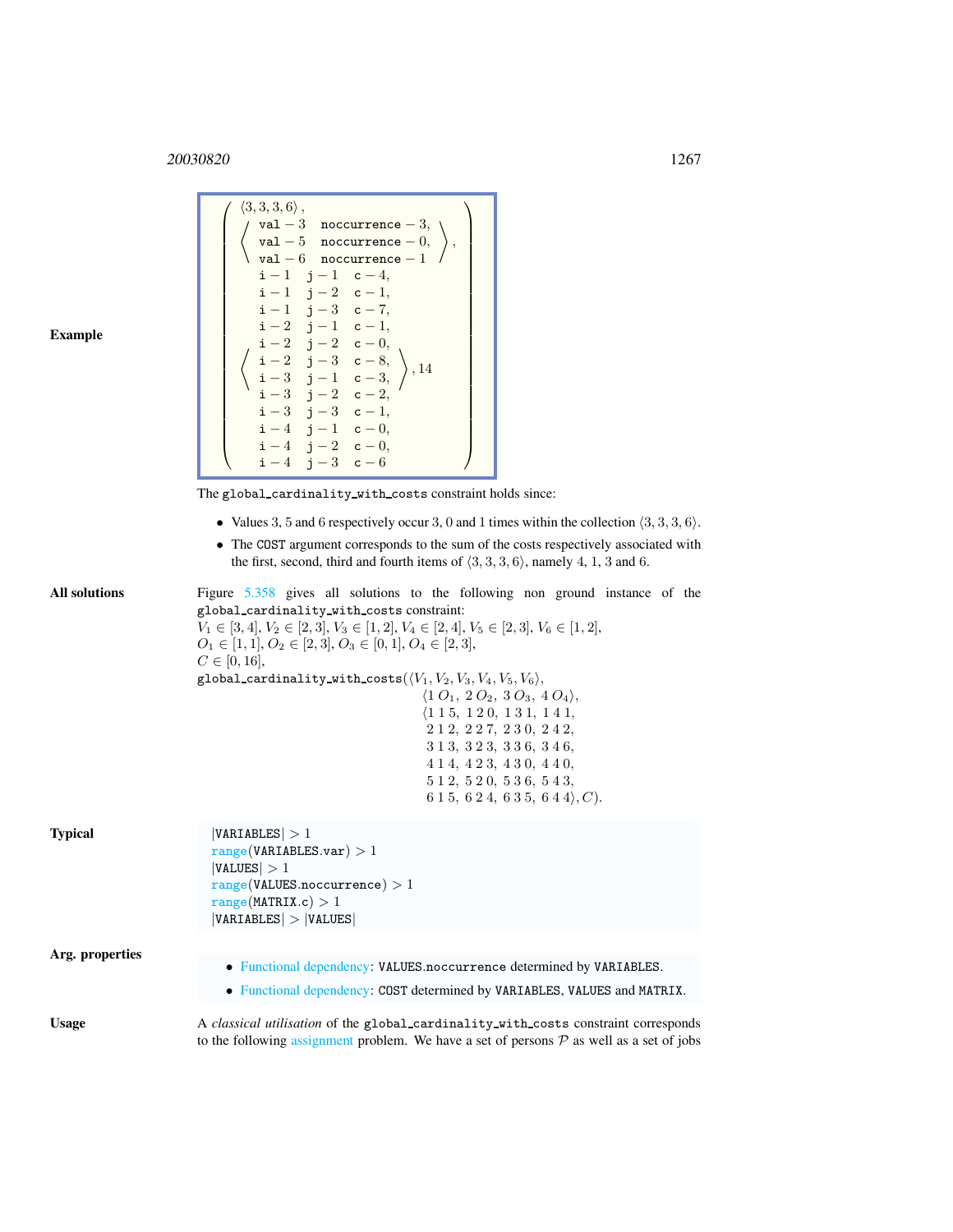1268 NVERTEX, SELF, ∀; SUM\_WEIGHT\_ARC, PRODUCT



Figure 5.358: All solutions corresponding to the non ground example of the global cardinality with costs constraint of the All solutions slot

<span id="page-2-0"></span> $J$  to perform. Each job requires a number of persons restricted to a specified interval. In addition each person p has to be assigned to one specific job taken from a subset  $\mathcal{J}_p$ of  $J$ . There is a cost  $C_{pj}$  associated with the fact that person p is assigned to job j. The previous problem is modelled with a single global cardinality with costs constraint where the persons and the jobs respectively correspond to the items of the VARIABLES and VALUES collection.

The global cardinality with costs constraint can also be used for modelling a conjunction alldifferent  $(X_1, X_2, ..., X_n)$  and  $\alpha_1 \cdot X_1 + \alpha_2 \cdot X_2 + \cdots + \alpha_n \cdot X_n = \text{COST.}$ For this purpose we set the domain of the noccurrence variables to  $\{0, 1\}$  and the cost attribute c of a variable  $X_i$  and one of its potential value j to  $\alpha_i \cdot j$ . In practice this can be used for the *magic squares* and the *magic hexagon* problems where all the  $\alpha_i$  are set to 1.

- Algorithm A filtering algorithm achieving arc-consistency independently on each side (i.e., the *greater than or equal to* side and the *less than or equal to* side) of the global cardinality with costs constraint is described in [344, 346]. This algorithm assumes for each value a fixed minimum and maximum number of occurrences. If we rather have occurrence variables, the Reformulation slot explains how to also obtain some propagation from the cost variable back to the occurrence variables.
- **Reformulation** Let n and m respectively denote the number of items of the VARIABLES and of the VALUES collections. Let  $v_1, v_2, \ldots, v_m$  denote the values VALUES[1].val, VALUES[2].val,..., VALUES[m].val. In addition let  $LINE_i$  (with  $i \in [1, n]$  denote the values  $\langle \text{MATRIX}[m \cdot (i-1) + 1] \cdot c, \text{MATRIX}[m \cdot (i-1) +$ 2..., MATRIX $[m \cdot i]$ .c), i.e., line i of the matrix MATRIX.

By introducing 2 · n auxiliary variables  $U_1, U_2, \ldots, U_n$  and  $C_1, C_2, \ldots, C_n$ , the global cardinality with costs(VARIABLES, VALUES, MATRIX, COST) constraint can be expressed in term of the conjunction of one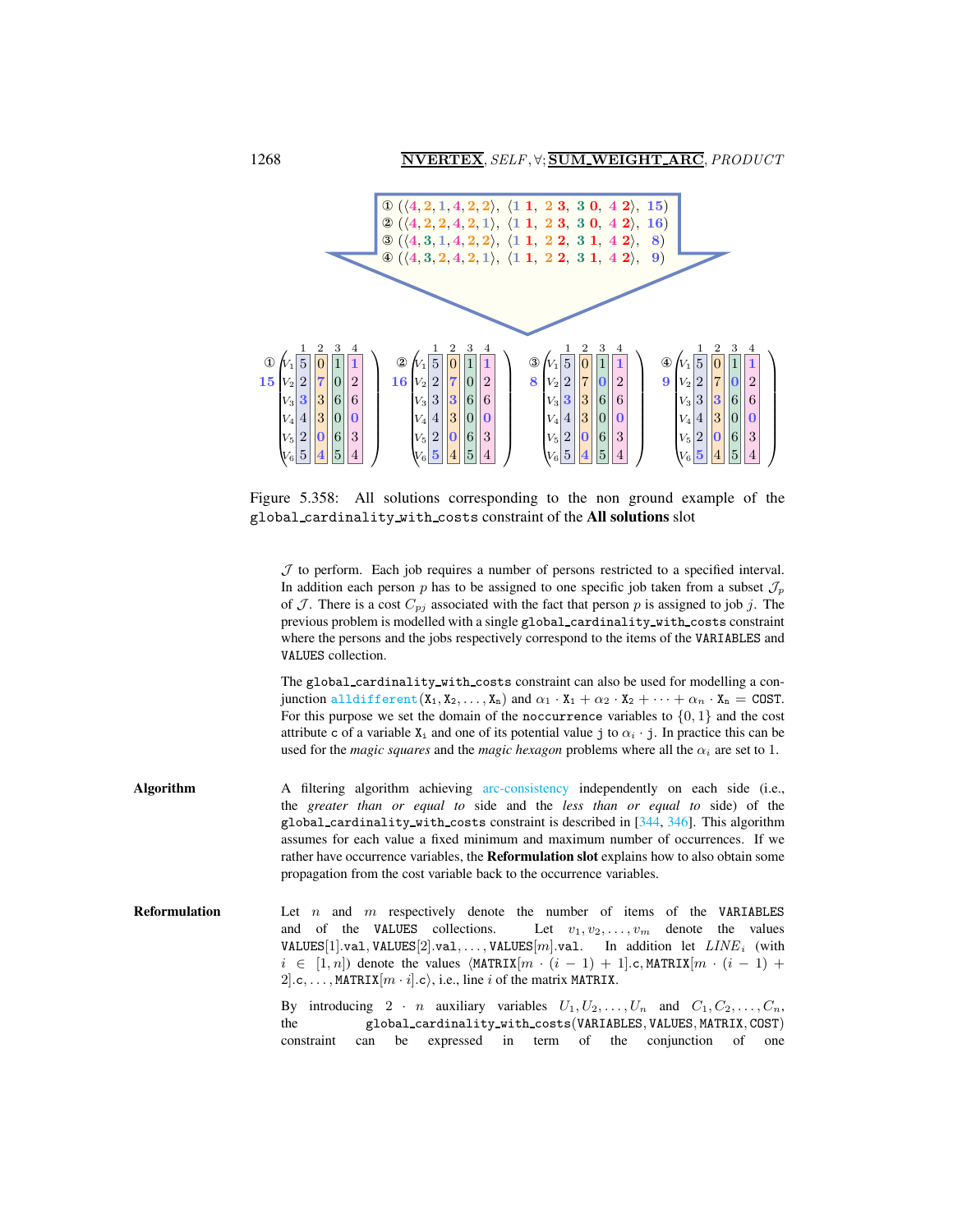global\_cardinality(VARIABLES, VALUES) constraint,  $2 \cdot n$  element constraints and one arithmetic constraint sum\_ctr.

For each variable  $V_i$  (with  $i \in [1, |\text{VARIABLES}|]$ ) of the VARIABLES collection a first element $(U_i, \langle v_1, v_2, \ldots, v_m \rangle, V_i)$  constraint provides the correspondence between the variable  $V_i$  and the index of the value  $U_i$  to which it is assigned. A second element( $U_i, \text{LINE}_i, C_i$ ) links the previous index  $U_i$  to the cost  $C_i$  variable associated with variable  $V_i$ . Finally the total cost COST is equal to the sum  $C_1 + C_2 + \cdots + C_n$ .

In the context of the Example slot we get the following conjunction of constraints:

```
global_cardinality(\langle 3, 3, 3, 6 \rangle,
                                 \sqrt{val - 3} noccurrence -3,
                                  val -5 noccurrence -0,
                                  val – 6 noccurrence – 1),element(1, \langle 3, 5, 6 \rangle, 3),
element(1, \langle 3, 5, 6 \rangle, 3),
element(1, \langle 3, 5, 6 \rangle, 3),
element(3, \langle 3, 5, 6 \rangle, 6),
element(1, \langle 4, 1, 7 \rangle, 4),element(1, \langle 1, 0, 8 \rangle, 1),element(1, \langle 3, 2, 1 \rangle, 3),
element(3, \langle 0, 0, 6 \rangle, 6),
14 = 4 + 1 + 3 + 6.
```
We now show how to add implied constraints that can also propagate from the cost variable back to the occurrence variables. Let  $O_1, O_2, \ldots, O_m$  respectively denote the variables  $VALUES[1].nocurrence, VALUES[2].nocurrence, ..., VALUES[m].nocurrence.$ The idea is to get for each value  $v_i$  (with  $i \in [1, m]$ ) an idea of its minimum and maximum contribution in the total cost COST that is linked to the number of times it is assigned to a variables of VARIABLES. E.g., if value  $v_i$  (with  $i \in [1, m]$ ) is used twice, then the corresponding minimum (respectively maximum) contribution in the total cost COST will be at least equal to the sum of the two smallest (respectively largest) costs attached to row i. Let  $D_i$  (with  $i \in [1, m]$ ) denotes the contribution that stems from the variables of VARIABLES that are assigned value  $v_i$ . For each value  $v_i$  (with  $i \in [1, m]$ ) we create one element constraint for linking  $O_i + 1$  to the corresponding minimum contribution  $LOW_i$ . The table of that element constraint has  $n + 1$  entries, where entry j (with  $j \in [0, n]$ ) corresponds to the sum of the  $j<sup>th</sup>$  smallest entries of row i of the cost matrix MATRIX. Similarly we create for each value  $v_i$  (with  $i \in [1, m]$ ) one element constraint for linking  $O_i + 1$  to the corresponding maximum contribution  $UP_i$ . The table of that element constraint also has  $n + 1$  entries, where entry j (with  $j \in [0, n]$ ) corresponds to the sum of the  $j<sup>th</sup>$  largest entries of row i of the cost matrix MATRIX.

In the context of the cost matrix of the Example slot we get the following conjunction of implied constraints:

 $COST = D_1 + D_2 + D_3,$  $n = O_1 + O_2 + O_3$ ,  $P_1 = O_1 + 1$ ,  $P_2 = O_2 + 1$ ,  $P_3 = O_3 + 1$ , element $(P_1, \langle 0, 0, 1, 4, 8 \rangle, LOW_1),$ element $(P_2, \langle 0, 0, 0, 1, 3 \rangle, LOW_2),$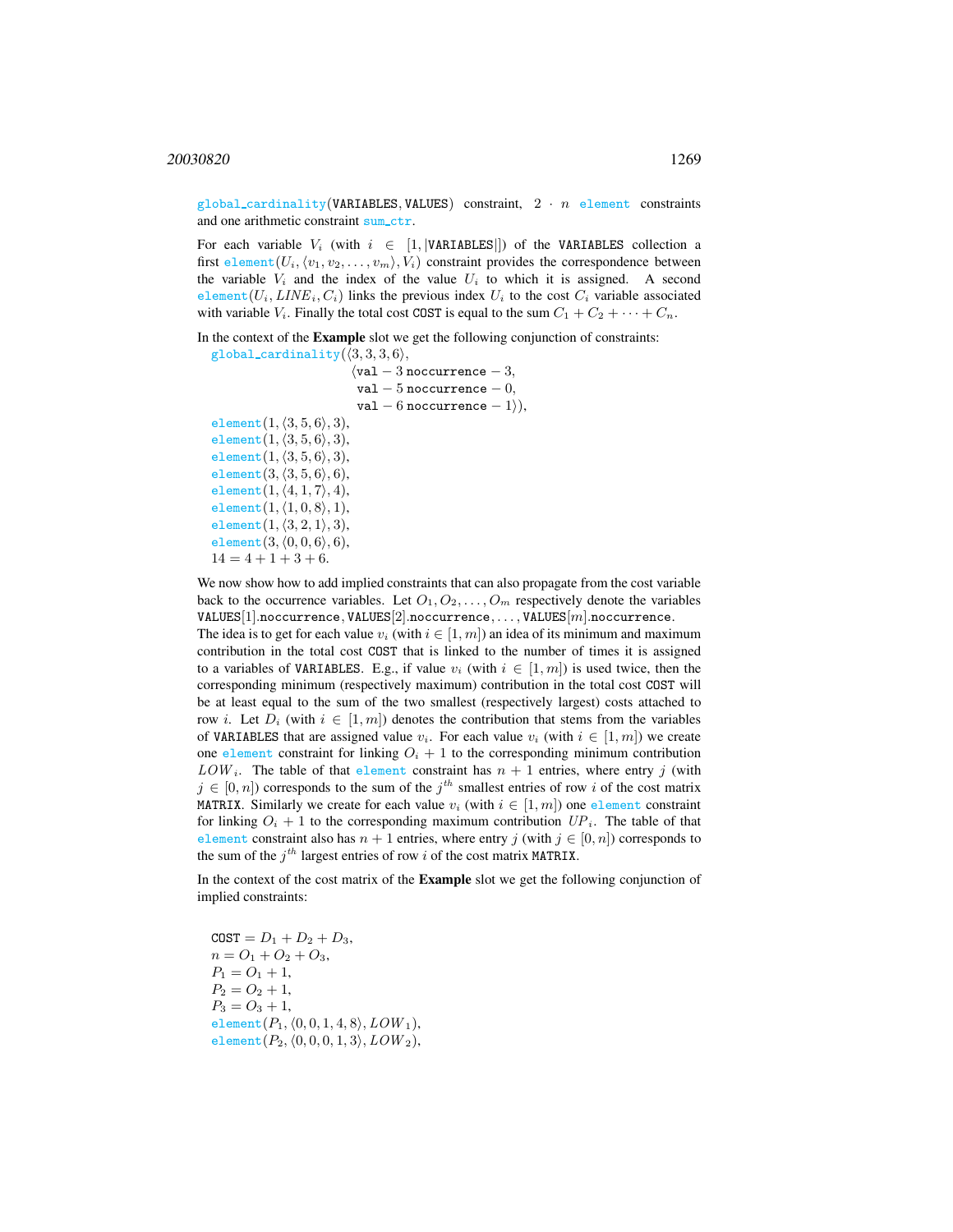<span id="page-4-0"></span>

|                 | element $(P_3, \langle 0, 1, 7, 14, 22 \rangle, LOW_3),$<br>element $(P_1, \langle 0, 4, 7, 8, 8 \rangle, UP_1),$<br>element $(P_2, \langle 0, 2, 3, 3, 3 \rangle, UP_2)$ ,<br>element $(P_3, (0, 8, 15, 21, 22), UP_3)$ ,<br>$LOW_1 < D_1, D_1 < UP_1$ ,<br>$LOW_2 < D_2, D_2 < UP_2$ ,<br>$LOW_3 < D_3, D_3 < UP_3.$ |  |  |  |  |  |  |
|-----------------|------------------------------------------------------------------------------------------------------------------------------------------------------------------------------------------------------------------------------------------------------------------------------------------------------------------------|--|--|--|--|--|--|
| <b>Systems</b>  | global_cardinality in <b>SICStus</b> .                                                                                                                                                                                                                                                                                 |  |  |  |  |  |  |
| See also        | attached to cost variant: global_cardinality (cost<br>associated<br>with<br>each<br>variable, value pair removed).                                                                                                                                                                                                     |  |  |  |  |  |  |
|                 | <b>common keyword:</b> minimum_weight_alldifferent (cost filtering constraint, weighted assignment),<br>sum_of_weights_of_distinct_values, weighted_partial_alldiff (weighted assignment).                                                                                                                             |  |  |  |  |  |  |
|                 | implies: global_cardinality.                                                                                                                                                                                                                                                                                           |  |  |  |  |  |  |
| <b>Keywords</b> | application area: assignment.                                                                                                                                                                                                                                                                                          |  |  |  |  |  |  |
|                 | <b>constraint arguments:</b> pure functional dependency.                                                                                                                                                                                                                                                               |  |  |  |  |  |  |
|                 | <b>filtering:</b> cost filtering constraint.                                                                                                                                                                                                                                                                           |  |  |  |  |  |  |
|                 | <b>heuristics:</b> regret based heuristics, regret based heuristics in matrix problems.                                                                                                                                                                                                                                |  |  |  |  |  |  |
|                 | <b>modelling:</b> cost matrix, scalar product, functional dependency.                                                                                                                                                                                                                                                  |  |  |  |  |  |  |
|                 | <b>problems:</b> weighted assignment.                                                                                                                                                                                                                                                                                  |  |  |  |  |  |  |
|                 | <b>puzzles:</b> magic square, magic hexagon.                                                                                                                                                                                                                                                                           |  |  |  |  |  |  |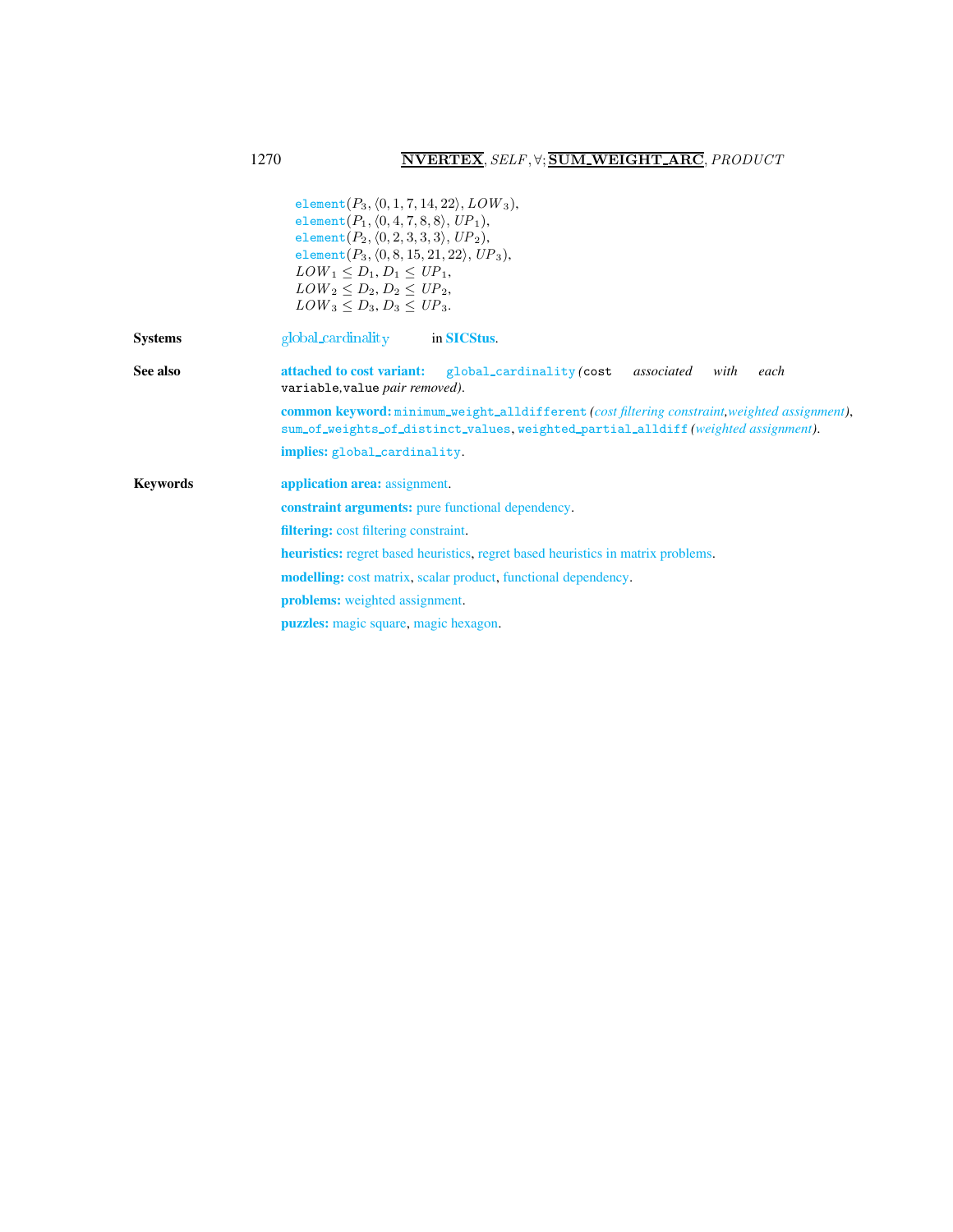<span id="page-5-0"></span><sup>20030820</sup> 1271

|                      | For all items of VALUES:                                                                                                                                                                          |  |
|----------------------|---------------------------------------------------------------------------------------------------------------------------------------------------------------------------------------------------|--|
| Arc input( $s$ )     | VARIABLES                                                                                                                                                                                         |  |
| Arc generator        | $SELF \mapsto$ collection(variables)                                                                                                                                                              |  |
| Arc arity            | 1                                                                                                                                                                                                 |  |
| Arc constraint $(s)$ | $variable s.var = VALUES.va1$                                                                                                                                                                     |  |
| Graph property(ies)  | $\mathbf{NVERTEX} =$ VALUES.noccurrence                                                                                                                                                           |  |
| Arc input( $s$ )     | <b>VARIABLES VALUES</b>                                                                                                                                                                           |  |
| Arc generator        | $PRODUCT \rightarrow collection(variables, values)$                                                                                                                                               |  |
| Arc arity            | $\overline{2}$                                                                                                                                                                                    |  |
| Arc constraint $(s)$ | $variable s.var = values.va1$                                                                                                                                                                     |  |
| Graph property(ies)  | <b>SUM_WEIGHT_ARC</b> $\left(\text{MATRIX} \left[\sum \left(\begin{array}{c} \text{(variables-key} - 1) *  \text{VALUES} , \\ \text{values-key} \end{array}\right)\right].c\right) = \text{COST}$ |  |
|                      |                                                                                                                                                                                                   |  |

Graph model The first graph constraint forces each value of the VALUES collection to be taken by a specific number of variables of the VARIABLES collection. It is identical to the graph constraint used in the global cardinality constraint. The second graph constraint expresses that the COST variable is equal to the sum of the elementary costs associated with each variable-value assignment. All these elementary costs are recorded in the MATRIX collection. More precisely, the cost  $c_{ij}$  is recorded in the attribute c of the  $((i - 1) \cdot |\text{VALUES})| + j)^{th}$ entry of the MATRIX collection. This is ensured by the increasing restriction that enforces the fact that the items of the MATRIX collection are sorted in lexicographically increasing order according to attributes i and j.

> Parts (A) and (B) of Figure [5.359](#page-6-0) respectively show the initial and final graph associated with the second graph constraint of the Example slot.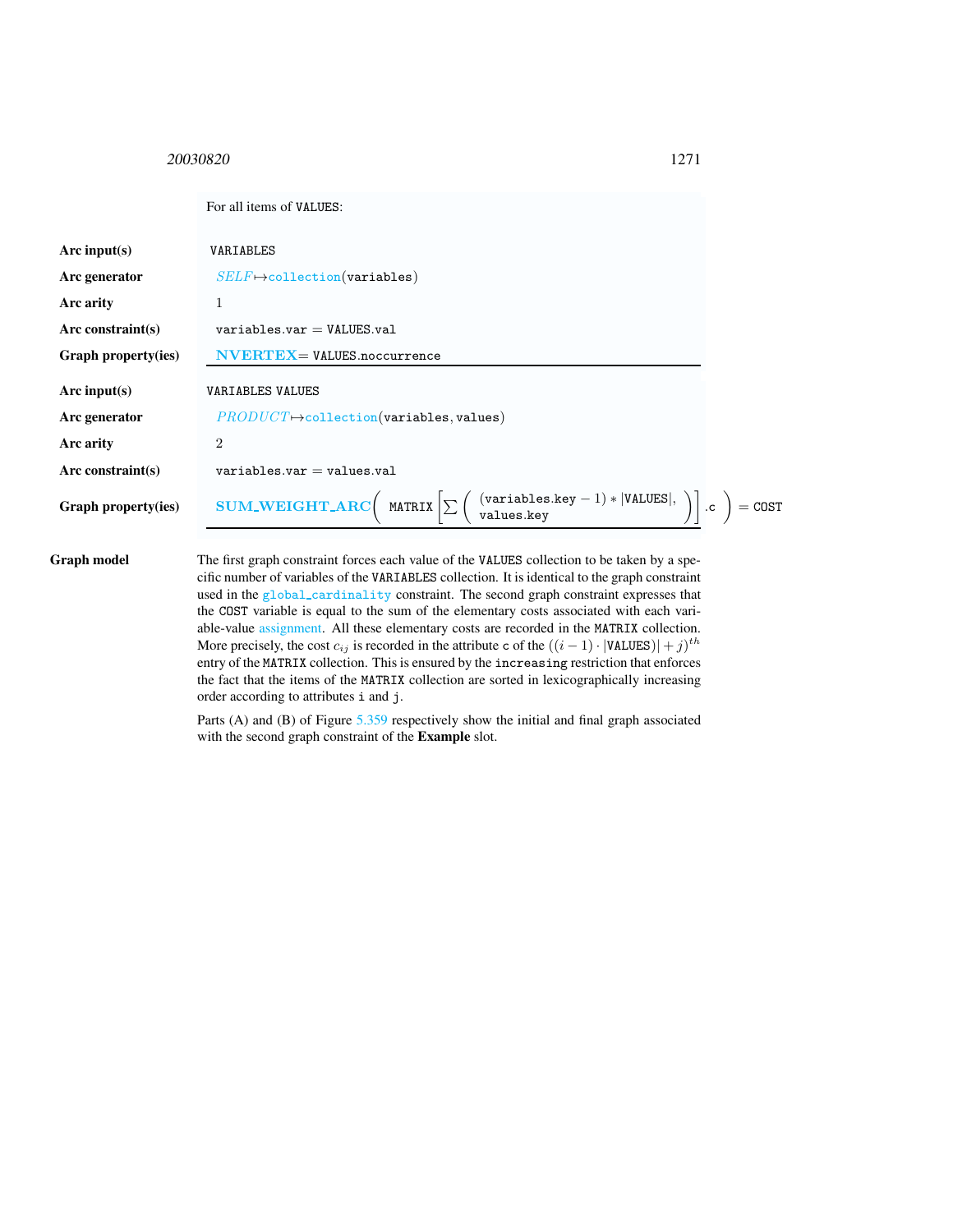

<span id="page-6-0"></span>Figure 5.359: Initial and final graph of the global cardinality with costs constraint